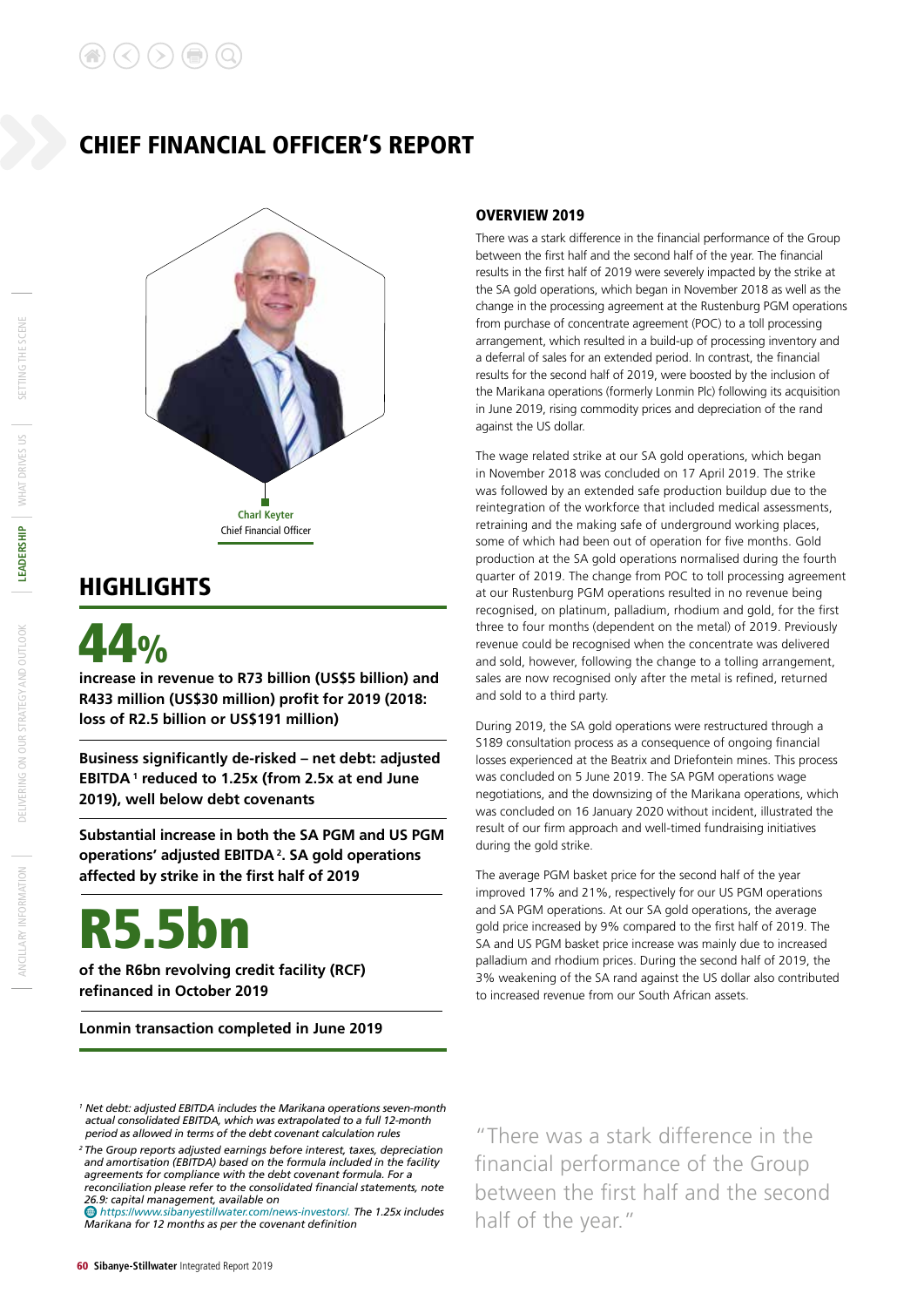

The Group's adjusted earnings before interest, tax, depreciation and amortisation (adjusted EBITDA) for 2019 was R14,956 million, compared to R8,369 million in 2018 representing a 79% increase year-on-year. The adjusted EBITDA from the US PGM operations increased by 76% to R7,291 million, representing a 49% (2018: 50%) contribution to Group adjusted EBITDA, mainly due to the increased PGM basket price complemented by comparable PGM production quantities year-on-year. The contribution from the SA PGM operations has also increased substantially, due to the improved SA rand PGM basket price, a sustained operational performance together with the inclusion of the Marikana operations for seven months since acquisition in June 2019.

In 2019, the SA PGM operations contributed 59%, or R8,796 million of Group adjusted EBITDA, up from 34% in 2018, with the Marikana operations contributing 16% in 2019. Despite a 21% increase in the average SA rand gold price received year-on-year, the impact of the strike and other unanticipated operational disruptions, caused production from the SA gold operations excluding DRDGOLD, to decrease by 11,329kg (364,236oz), resulting in adjusted EBITDA from the SA gold operations declining by 171% to an adjusted EBITDA loss of R969 million. The SA gold operations excluding DRDGOLD contributed an adjusted EBITDA loss in 2019 compared with a positive 16% contribution in 2018. DRDGOLD contributed 6% (2018: less than 1%) to Group adjusted EBITDA mainly due to their inclusion for the full year (2018: 5 months) and the increased production following the commissioning of Far West Gold Recoveries project in April 2019.



**Adjusted EBITDA 2019 vs 2018** (R million)

*Note: The graph above compares the adjusted EBITDA for 2019 against 2018 for the US PGM, SA PGM, SA gold operations and Group corporate.*

The liquidity of the Group was bolstered through the completion of a R1.7 billion (US\$120 million) share placing and the conclusion of a forward gold sale arrangement to raise approximately R1.8 billion (US\$125 million) on 10 April and 11 April 2019, respectively. The funding was raised to enhance balance sheet flexibility and ensure that the Group was appropriately positioned and sufficiently robust to endure any exogenous challenges. Shortly after the transactions were announced, AMCU's strike at the SA gold operations was successfully resolved, validating the pre-emptive strategic decision to raise the capital. The liquidity of the Group was further maintained through the refinancing, on similar terms, of the three-year R6.0 billion revolving credit facility (RCF) in October 2019. The new RCF has an initial facility value of R5.5 billion and includes a R2 billion accordion option that allows for a future upsize to R7.5 billion, while the threeyear tenor can be extended by two further one-year extensions. Six of the eight US\$ RCF lenders (i.e. US\$450 million of the US\$600 million facility) agreed to the first one-year extension option under the US\$ RCF. The forward gold sale arrangement of R1.8 billion (US\$125 million) was settled through gold delivery during 2019. On 21 October 2019, Sibanye-Stillwater concluded a forward gold sale arrangement where the Group received a cash prepayment of R1.1 billion in exchange for the future delivery of 8,482 ounces (263.8 kilograms) of gold every two weeks from 10 July 2020 to 16 October 2020 subject to an initial reference price of R17,371/oz comprising 80% of the prevailing price on execution date.

**Adjusted debt maturity ladder as at 31 December 2019** (US\$ million)



*The above graph illustrates the adjusted debt maturity ladder (i.e. the capital repayment profile) as at 31 December 2019. Adjusted debt values are calculated in accordance with the RCF covenant calculations, and therefore exclude non-recourse debt and capitalised operating leases. Six of the eight USD RCF lenders (i.e. 75%) have approved the first one year extension option under the facility, hence 25% of the facility utilisation (i.e. US\$102 million) matures in April 2021 and 75% of the facility utilisation (US\$306 million) matures in April 2022. In April 2020 all of the USD RCF lenders will have the option to consider extending the facility maturity to April 2022. The ZAR RCF similarly has two one-year extension options that would be considered by the lenders in due course, and could ultimately extend the November 2022 maturity date to November 2024. The June 2022 high yield bonds (US\$354 million nominal value and US\$348 million book value) are therefore expected to be the next debt maturity in June 2022.*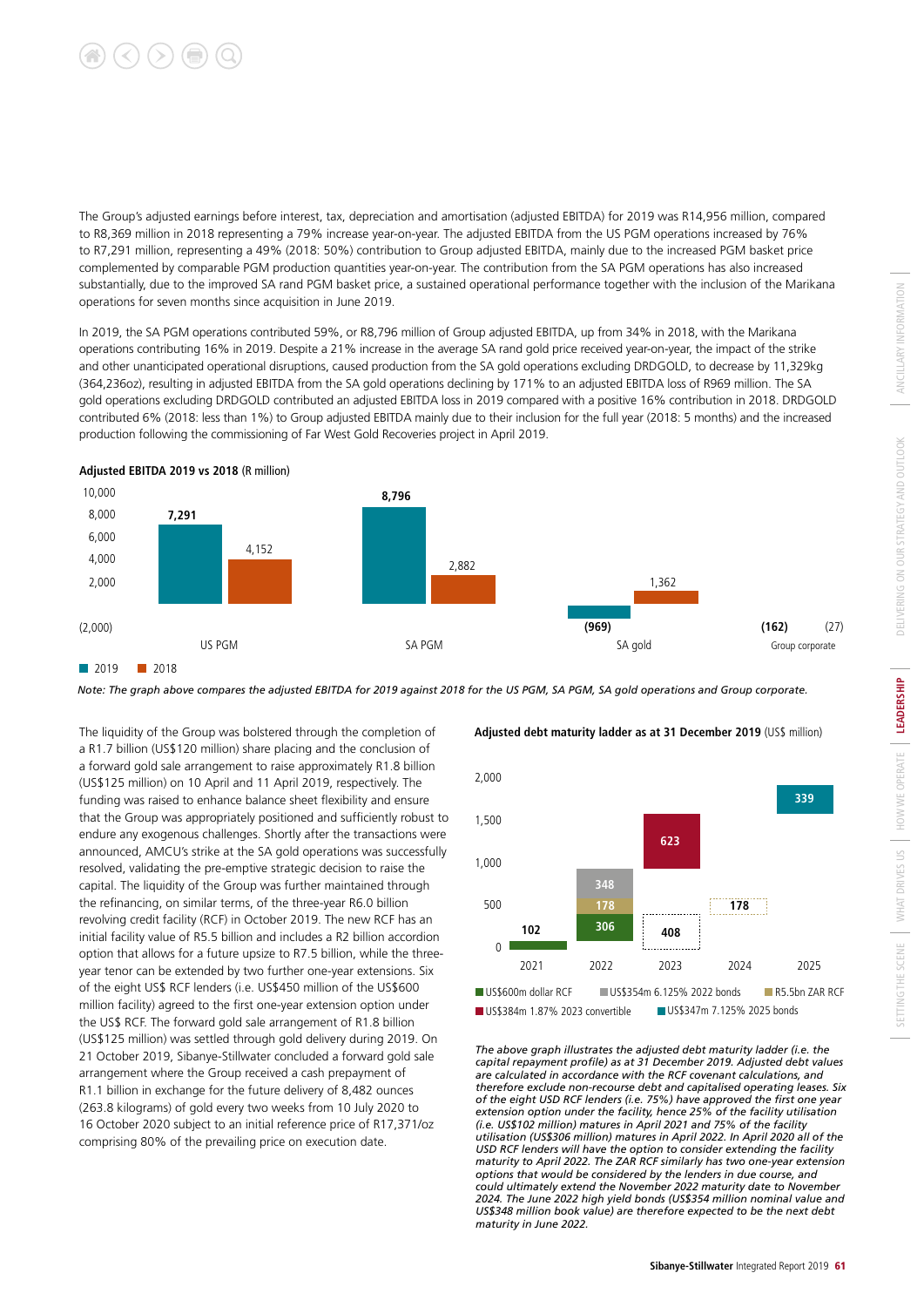# CHIEF FINANCIAL OFFICER'S REPORT CONTINUED

From an operational perspective, the average US dollar basket price received at the US PGM operations was 39% higher at US\$1,403/2Eoz compared to US\$1,007/2Eoz in 2018. Total 2E PGM production at 593,974oz was flat compared to 2018, due to geotechnical constraints, mainly at the Stillwater operation and the Blitz project. The average SA rand basket price received at the SA PGM operations was 44% higher at R19,994/4Eoz in 2019, compared with R13,838/4Eoz in 2018. The SA PGM operations, including the Marikana operations from June 2019, performed strongly with 4E PGM production of 1,608,332oz in 2019, compared to 1,175,672oz in 2018. The SA rand gold price received for 2019 was 21% higher at R648,662/kg compared to R535,929/kg in 2018. The impact of the prolonged strike and the cessation of production at unprofitable shafts at the Beatrix and Driefontein operations caused production from the SA gold operations, excluding DRDGOLD to decrease by 11,329kg (364,236oz) to 23,427kg (753,194oz).

The all-in sustaining costs (AISC) at the US PGM operations increased from US\$677/2Eoz in 2018 to US\$784/2Eoz in 2019 mainly due to additional costs associated with the geotechnical issues. Additionally, every US\$100/2Eoz increase in the basket price results in a US\$5/2Eoz royalty increase in AISC, adding approximately US\$21/2Eoz to the 2019 AISC/2Eoz compared to 2018.

Cost performance at the SA PGM operations was mainly impacted by the change from POC to toll smelting and refining at the Rustenburg PGM operations. The AISC per 4Eoz at the SA PGM segment for 2019, excluding the Marikana operations, was R13,372/4Eoz compared to R10,417/4Eoz in 2018.

The cost performance at the SA gold operations (excluding DRDGOLD) was severely impacted by lost production units due to the prolonged strike and the measured post-strike return to normalised production, with the sharp decrease in production resulting in an increase in AISC of R766,569/kg in 2019 compared to R559,799/kg in 2018. Including DRDGOLD, AISC was R717,966/kg.

Capital expenditure increased from R7,081 million in 2018 to R7,706 million in 2019. Capital expenditure at the US PGM operations for 2019 was US\$235 million (R3,393 million) of which US\$141 million (R2,035 million) was spent on the Blitz project and the Fill the Mill project at East Boulder. This compares to capital expenditure of US\$214 million (R2,833 million) in 2018 of which US\$119 million (R1,574 million) was spent on the Blitz project. Capital expenditure at the SA PGM operations increased from R1,000 million in 2018 to R2,248 million in 2019, mainly due to the inclusion of the Marikana operations, since June 2019. Capital expenditure at the Marikana operations amounted to R1,189 million for the period since acquisition. Capital expenditure at the SA gold operations (excluding DRDGOLD) declined from R2,930 million in 2018 to R1,984 million due to cash flow preservation during the strike, followed by production normalisation after the strike ended. Capital expenditure, excluding DRDGOLD, for the first half of 2019 was R388 million compared to R1,596 million in the second half of 2019. DRDGOLD's capital expenditure, included in the consolidated results, was R82 million for 2019.





#### **Toll refining (illustrative)**



*Note: The graphs above illustrate AISC, margin and revenue under POC and toll refining under various illustrative scenarios.*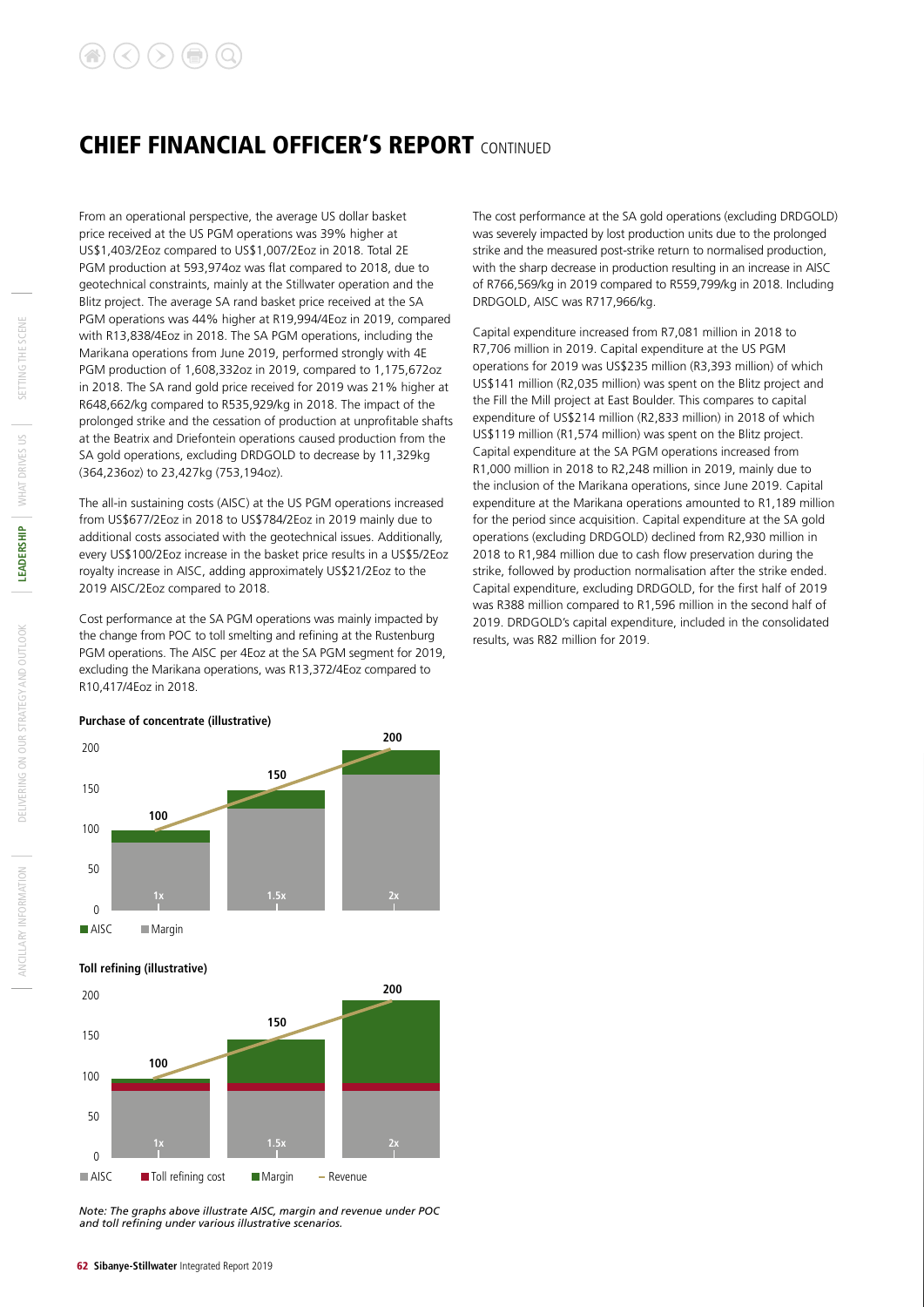

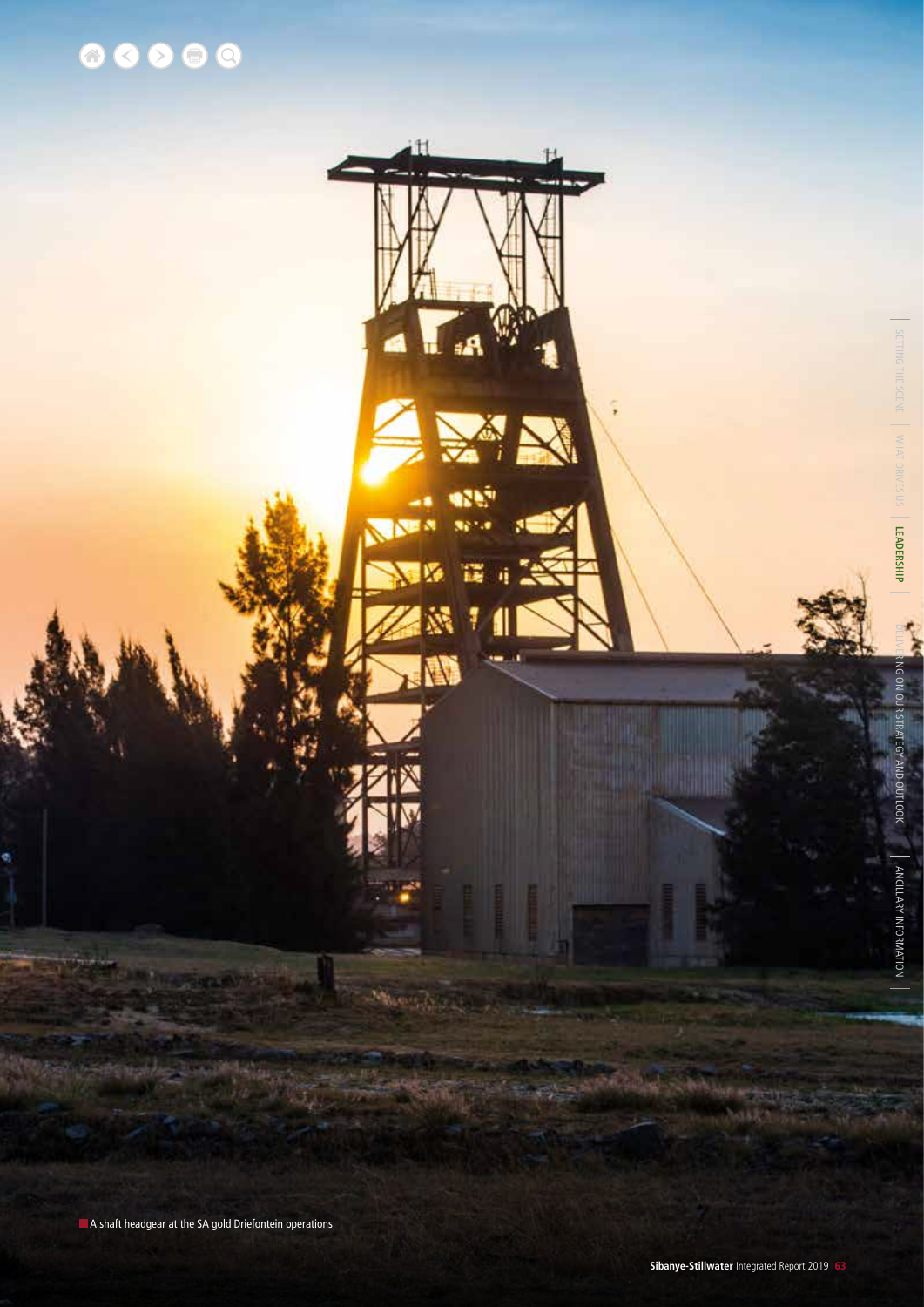# CHIEF FINANCIAL OFFICER'S REPORT CONTINUED

#### **Restructuring costs**

The Group continually reviews and assesses the operating and financial performance of its assets. During 2019, the Group restructured its SA gold operations (Beatrix and Driefontein) and the newly acquired Marikana operations and incurred restructuring costs of R357 million and R867 million, respectively. The restructure was aimed at rationalising overheads, and creating synergies and efficiencies, all of which is required to restore profitability and ensure the sustainability of the remaining shafts at the SA gold operations and the Marikana operations.

#### **Royalties, mining and income tax**

Royalty tax increased from R213 million in 2018 to R431 million in 2019 driven by higher royalties due to the increased profitability of the SA PGM operations, with current tax increasing from R95 million in 2018 to R1,849 million. The deferred tax charge of R989 million for 2018 compared with a deferred tax credit of R3,582 million in 2019 was mainly due to the losses at the SA gold operations and contract changes at the US PGM operations which resulted in a shift of its state tax exposure from New Jersey.

#### **Consolidated income statement for the year ended 31 December 2019**

| Figures in million - SA rand                                               | 2019           | 2018        |
|----------------------------------------------------------------------------|----------------|-------------|
| Revenue                                                                    | 72,925.4       | 50,656.4    |
| Cost of sales                                                              | (63, 314.5)    | (48, 129.0) |
| Cost of sales, before amortisation and depreciation                        | (56, 100.4)    | (41, 515.2) |
| Amortisation and depreciation                                              | (7, 214.1)     | (6,613.8)   |
| Interest income                                                            | 560.4          | 482.1       |
| Finance expense                                                            | (3,302.5)      | (3, 134.7)  |
| Share-based payments                                                       | (363.3)        | (299.4)     |
| (Loss)/gain on financial instruments                                       | (6,015.1)      | 1,704.1     |
| Gain on foreign exchange differences                                       | 325.5          | 1,169.1     |
| Share of results of equity-accounted investees after tax                   | 721.0          | 344.2       |
| Other income                                                               | 484.2          | 310.2       |
| Other costs                                                                | (2,310.4)      | (1,015.4)   |
| Gain on disposal of property, plant and equipment                          | 76.6           | 60.2        |
| Impairments                                                                | (86.0)         | (3,041.4)   |
| Gain on derecognition of borrowings and derivative financial<br>instrument |                | 230.0       |
| Occupational healthcare expense                                            | 39.6           | (15.4)      |
| Restructuring costs                                                        | (1, 252.4)     | (142.8)     |
| Transaction costs                                                          | (447.8)        | (402.5)     |
| Gain on acquisition                                                        | 1,103.0        |             |
| Loss before royalties, carbon tax and tax                                  | (856.3)        | (1,224.3)   |
| Royalties                                                                  | (431.0)        | (212.6)     |
| Carbon tax                                                                 | (12.9)         |             |
| Loss before tax                                                            | (1,300.2)      | (1,436.9)   |
| Mining and income tax                                                      | 1,733.0        | (1,083.8)   |
| Profit/(loss) for the year                                                 | 432.8          | (2,520.7)   |
| <b>Attributable to:</b>                                                    |                |             |
| Owners of Sibanye-Stillwater                                               | 62.1           | (2,499.6)   |
| Non-controlling interests                                                  | 370.7          | (21.1)      |
| Earnings per share attributable to owners of Sibanye-Stillwater            |                |             |
| Basic earnings per share - cents                                           | $\overline{2}$ | (110.0)     |
| Diluted earnings per share - cents                                         | 2              | (110.0)     |

#### **Gain on acquisition – Lonmin**

A gain on acquisition of R1,103 million following the acquisition of Lonmin, was recognised in 2019 and is attributable to the acquisition being attractively priced, and is consistent with the statement by the boards of Sibanye-Stillwater and Lonmin, that the purchase price reflected the recovery in PGM prices at the time of the increased offer, balanced against the fact that Lonmin, pre-acquisition, was financially constrained and unable to fund the significant investment required to sustain its business and associated employment. The gain was recognised as follows:

| Figures in millions – SA rand                                                                                     | <b>SA rand</b> |
|-------------------------------------------------------------------------------------------------------------------|----------------|
| Fair value of consideration                                                                                       | 4,306.6        |
| Fair value of identifiable net assets acquired                                                                    | (5,656.6)      |
| Non-controlling interest, based on the proportionate interest in the recognised amounts of assets and liabilities | 247.0          |
| Gain on acquisition                                                                                               | (1, 103.0)     |
|                                                                                                                   |                |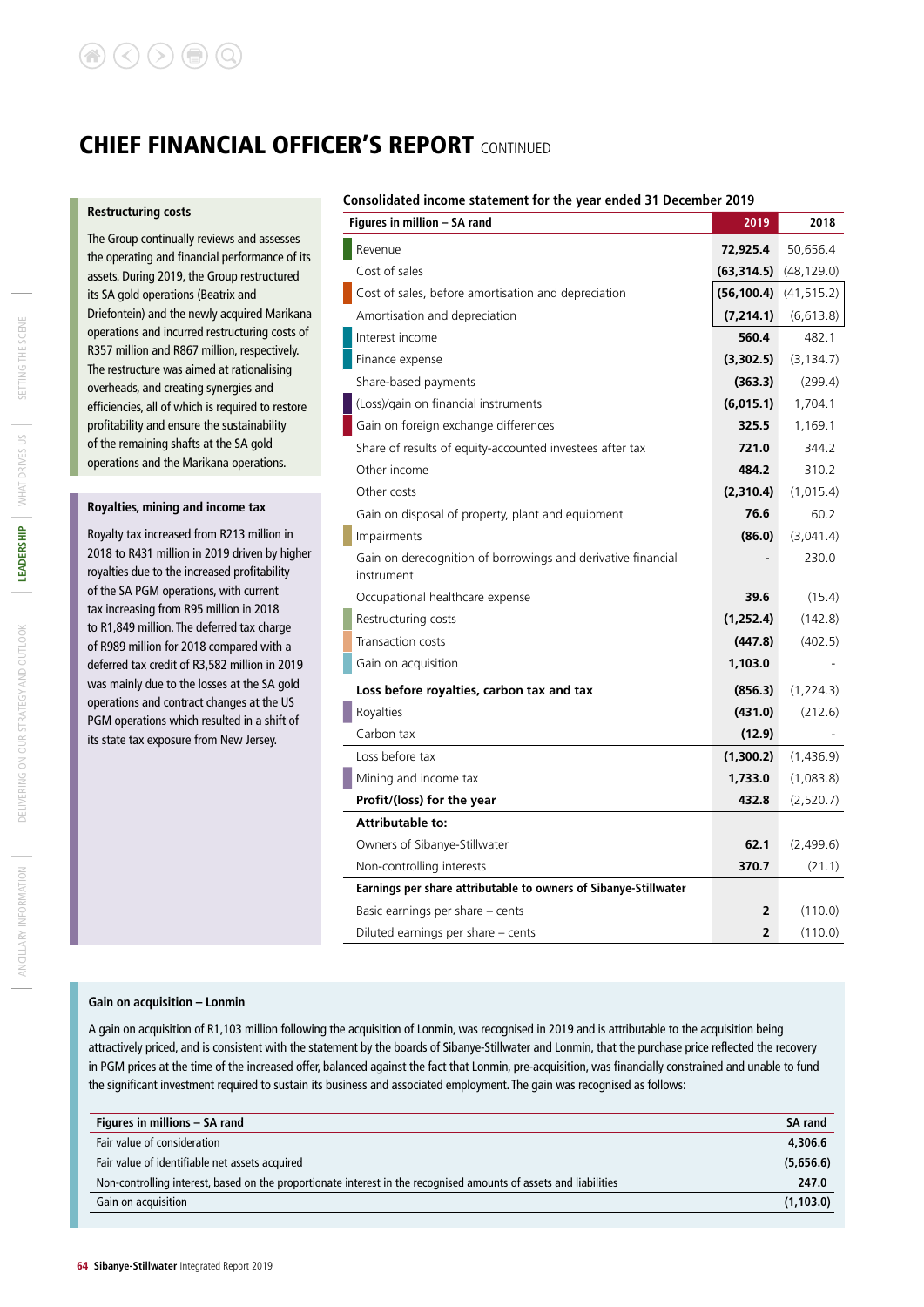| Revenue                                              |          |          |          |
|------------------------------------------------------|----------|----------|----------|
| Figures in millions - SA rand                        | 2019     | 2018     | % change |
| Total                                                | 72,925.4 | 50,656.4 | 44       |
| <b>US PGM operations</b>                             | 26,864.5 | 15,872.8 | 69       |
| SA PGM operations (excluding Marikana<br>operations) | 16,390.5 | 15,153.6 | 8        |
| Marikana operations                                  | 11,187.9 |          | 100      |
| SA gold operations (excluding DRDGOLD)               | 15,023.2 | 18,609.2 | (19)     |
| <b>DRDGOLD</b>                                       | 3,621.0  | 1,047.5  | 246      |
| Group corporate                                      | (161.7)  | (26.7)   | 506      |

The Group's **revenue** for 2019 of R72,925 million was 44% higher than 2018. Revenue from the US PGM operations increased by 69% mainly due to a 39% increase in the average US dollar basket price received of US\$1,403/2Eoz and a 9% weakening of the average SA rand exchange rate from R13.24/US\$ to R14.46/US\$. SA PGM revenue, including the Marikana operations, increased by 82%. Excluding the Marikana operations, SA PGM revenue increased 8% due to a 44% higher SA rand basket price received of R19,994/4Eoz, offset by the change from POC to toll smelting and refining at our Rustenburg PGM operations that required a build-up in inventory with no revenue being recognised on platinum, palladium, rhodium and gold for between three and four months. The Marikana operations contributed R11,188 million in revenue for the seven months since acquisition. Revenue from the SA gold operations, excluding DRDGOLD reduced by 19% due to 33% lower gold production as a result of the AMCU strike, the post-strike production normalisation and the closure of unprofitable shafts. The average SA rand gold price in 2019 was 21% higher at R648,662/kg compared to R535,929/kg in 2018. DRDGOLD's revenue contribution for 2019 was R3,621 million compared to R1,048 million in 2018 due to their inclusion for a full 12-month period in 2019 (2018: five months) and the increased production following the commissioning of Far West Gold Recoveries project in April 2019.

#### **Cost of sales, before amortisation and depreciation**

| Figures in millions - SA rand                        | 2019     | 2018     | % change |
|------------------------------------------------------|----------|----------|----------|
| Total                                                | 56,100.4 | 41,515.2 | 35       |
| <b>US PGM operations</b>                             | 19,569.4 | 11,720.9 | 67       |
| SA PGM operations (excluding Marikana<br>operations) | 9,756.8  | 12,096.0 | (19)     |
| <b>Marikana operations</b>                           | 8,439.9  | -        | 100      |
| SA gold operations (excluding DRD)                   | 15,598.0 | 16,678.3 | (6)      |
| <b>DRDGOLD</b>                                       | 2,736.3  | 1,020.0  | 168      |

**Cost of sales before amortisation and depreciation** increased by 35%. Costs at the US PGM operations increased by 67% in SA rand terms due to inflationary increases, an increase in recycling volumes and the weaker average R/US\$ exchange rate. Excluding the recycling costs of US\$966 million (R13,969 million), costs at the US PGM operations increased from US\$342 million (R4,524 million) to US\$387 million (5,601 million), mainly due to inflationary increases, increased royalties following from the higher PGM prices, labour costs due to budgeted additional hires, mobile plant maintenance costs and contractors' costs to recoup lost production mainly at the Stillwater Mine. The decrease of 19% at the SA PGM operations (excluding Marikana operations) was mainly due to the allocation of costs to PGM in process associated with the change from POC to toll smelting and refining at our Rustenburg operations. The 6% decrease at the SA gold operations (excluding DRDGOLD) was the direct result of the strike action plans implemented to limit the impact of the AMCU strikes, the no-work-no-pay principle that applied to striking workers' salaries and wages and the closure of unprofitable shafts, partially offset by above inflation increases on power and labour. DRDGOLD's cost for 2019 was R2,736 million compared to R1,020 million in 2018 due to its inclusion for a full twelve-month period in 2019.

#### **Net finance expense**

**Interest income** increased from R482 million to R560 million due to higher average cash balances during 2019.

**Finance expenses** increased from R3,135 million in 2018 to R3,303 million in 2019 mainly due to the unwinding of the interest associated with the streaming transactions and an increase in the accretion of interest on the environmental rehabilitation liability following the acquisition of the Marikana operations. Interest on borrowings reduced from R1,573 million in 2018 to R1,445 million in 2019 following the repurchase of 2022 and 2025 Notes on 19 September 2018 to the value of US\$345 million.

#### **Loss on financial instruments**

#### **The loss on financial instruments** of

R6,015 million was mainly due to a fair value loss of R3,912 recognised on the US\$ convertible bond derivative financial instrument, with the fair value of the convertible bond driven significantly higher by the significant increase in the Sibanye-Stillwater share price during 2019. In addition, due to higher PGM prices, revised cash flows at the Rustenburg operations resulted in a loss of R724 million and R1,218 million, respectively on the purchase price deferred payment and dividend expectation for our BEE partners.

## **Gain on foreign exchange differences** The **gain on foreign exchange differences** of

R326 million related to foreign exchange gains on the convertible bond and the derivative financial instrument of R114 million and R176 million respectively, resulting from the stronger SA rand at year end.

#### **Impairments**

**Impairments** in 2019 mainly related to the impairment of goodwill that arose on the acquisition of Qinisele Resources that cannot be attributed to any current Sibanye-Stillwater operating cash generating units.

#### **Transaction costs**

The **transaction costs** of R448 million in 2019 included advisory and legal fees of R284 million (2018: R117 million) relating to the Lonmin acquisition, streaming transaction costs of R53 million, advisory and legal fees of R32 million related to the Sibanye Gold Limited restructuring, dissenting shareholder liability legal costs of R20 million and platinum jewellery membership costs of R18 million.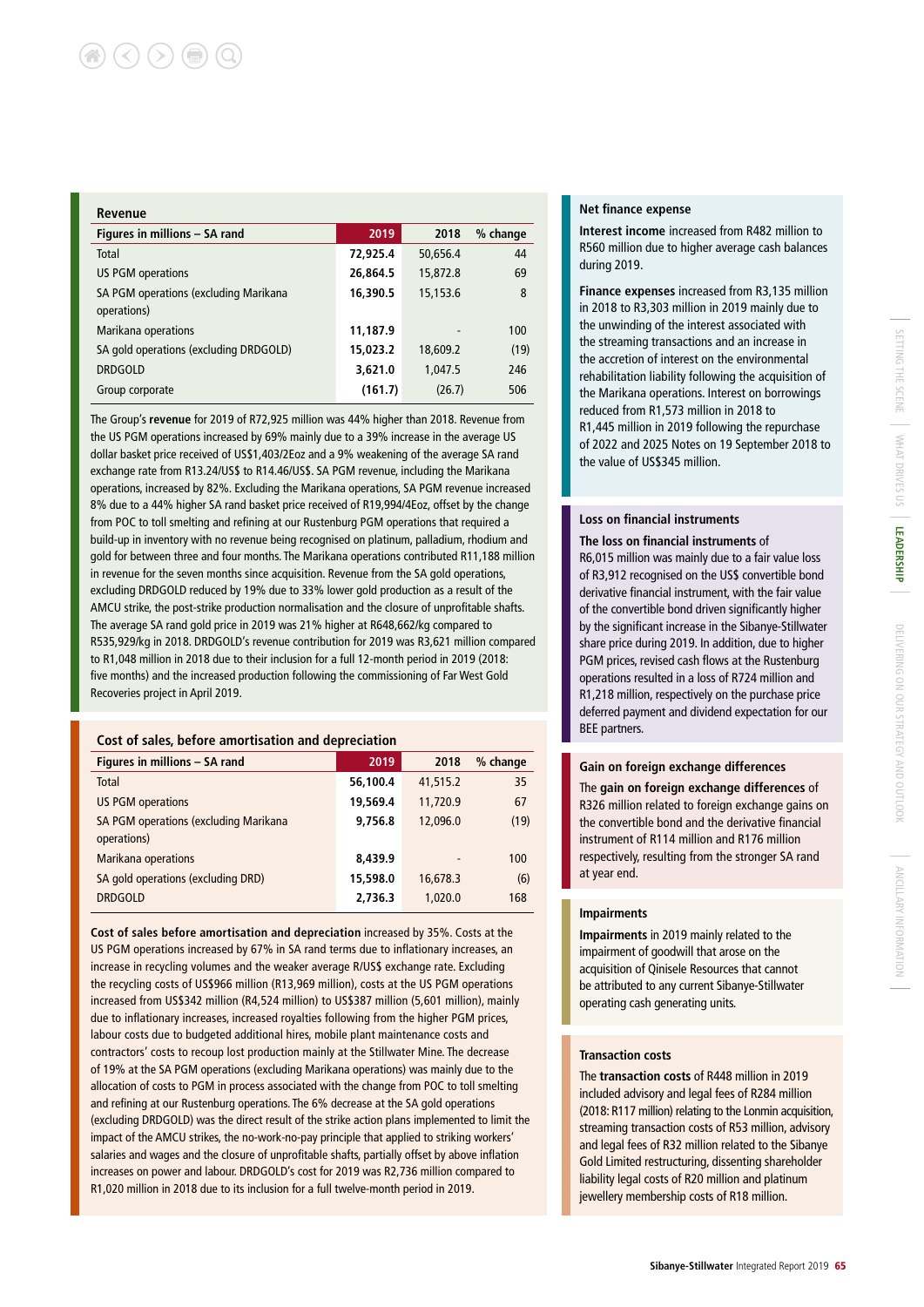# CHIEF FINANCIAL OFFICER'S REPORT CONTINUED



transaction *Note: The graph above shows the change in adjusted EBITDA per operation from 2018 to 2019.*

### **Adjusted earnings before interest, tax, depreciation and amortisation (EBITDA)**

| <b>Figures</b> in        |           |         | %      |
|--------------------------|-----------|---------|--------|
| millions - SA rand       | 2019      | 2018    | change |
| Total                    | 14,956.0  | 8.369.4 | 79     |
| <b>US PGM operations</b> | 7,290.9   | 4.151.9 | 76     |
| <b>SA PGM operations</b> |           |         |        |
| (excluding Marikana      |           |         |        |
| operations)              | 6,348.1   | 2.881.8 | 120    |
| Marikana operations      | 2,448.1   |         | 100    |
| SA gold operations       |           |         |        |
| (excluding DRD)          | (1,823.4) | 1,326.2 | (237)  |
| <b>DRDGOLD</b>           | 854.0     | 36.2    | 2,259  |
| Group corporate          | (161.7)   | (26.7)  | 506    |

Adjusted EBITDA of R14,956 million in 2019, increased 79% from R8,369 million, due to the increase in commodity prices, specifically palladium and rhodium, the weakening of the SA rand, the inclusion of the Marikana operations for seven months (SA PGM operations), partially offset by reduced sales at the Rustenburg operation as a result of the change from POC to a toll arrangement, and the negative adjusted EBITDA contribution from the SA gold operations due to the wage strike and post-strike production build-up. Included in adjusted EBITDA is care and maintenance costs at the SA gold operations and SA PGM operations of R594 million and R172 million respectively, compared with R564 million and R12 million in 2018. Other costs included in adjusted EBITDA are corporate and social expenditure and nonproduction royalties of R149 million and R40 million, respectively.

The adjusted EBITDA margin for the US PGM underground operations, increased from 46% in 2018 to 55% in 2019, primarily due to surging dollar palladium and rhodium prices. The adjusted EBITDA margin for the SA PGM operations increased year-on-year from 19% to 32% again, aided by the increase in palladium and rhodium prices and the weakening of the R/US\$ exchange rate. The SA gold adjusted EBITDA margin declined from 7% in 2018 to negative 5% in 2019 following the operational disruptions.

#### **Consolidated statement of financial position as at 31 December 2019**

| Figures in million - SA rand                                    | 2019        | 2018        |
|-----------------------------------------------------------------|-------------|-------------|
| <b>Assets</b>                                                   |             |             |
| <b>Non-current assets</b>                                       | 74,908.1    | 69,727.7    |
| Property, plant and equipment                                   | 57,480.2    | 54,558.2    |
| Right-of-use asset                                              | 360.9       |             |
| Goodwill                                                        | 6,854.9     | 6,889.6     |
| Equity-accounted investments                                    | 4,038.8     | 3,733.9     |
| Other investments                                               | 598.7       | 156.0       |
| Environmental rehabilitation obligation funds                   | 4,602.2     | 3,998.7     |
| Other receivables                                               | 683.5       | 314.4       |
| Deferred tax assets                                             | 288.9       | 76.9        |
| <b>Current assets</b>                                           | 26,163.7    | 15,195.3    |
| Inventories                                                     | 15,503.4    | 5,294.8     |
| Trade and other receivables                                     | 4,635.0     | 6,833.0     |
| Other receivables                                               | 51.2        | 35.2        |
| Tax receivable                                                  | 355.1       | 483.2       |
| Cash and cash equivalents                                       | 5,619.0     | 2,549.1     |
| <b>Total assets</b>                                             | 101,071.8   | 84,923.0    |
| <b>Equity and liabilities</b>                                   |             |             |
| Equity attributable to owners of Sibanye-<br>Stillwater         | 29,670.6    | 23,788.4    |
| Stated share capital                                            | 40,662.0    | 34,667.0    |
| Other reserves                                                  | 4,442.3     | 4,617.2     |
| <b>Accumulated loss</b>                                         | (15, 433.7) | (15, 495.8) |
| Non-controlling interests                                       | 1,467.7     | 936.0       |
| <b>Total equity</b>                                             | 31,138.3    | 24,724.4    |
| <b>Non-current liabilities</b>                                  | 55,606.7    | 45,566.0    |
| <b>Borrowings</b>                                               | 23,697.9    | 18,316.5    |
| Derivative financial instrument                                 | 4,144.9     | 408.9       |
| Lease liabilities                                               | 272.8       |             |
| Environmental rehabilitation obligation and<br>other provisions | 8,714.8     | 6,294.2     |
| Post-retirement healthcare obligation                           |             | 5.6         |
| Occupational healthcare obligation                              | 1,133.4     | 1,164.2     |
| Share-based payment obligations                                 | 1,343.0     | 168.9       |
| Other payables                                                  | 2,687.5     | 2,529.2     |
| Deferred revenue                                                | 6,896.5     | 6,525.3     |
| Tax and royalties payable                                       | 59.1        |             |
| Deferred tax liabilities                                        | 6,656.8     | 10,153.2    |
| <b>Current liabilities</b>                                      | 14,326.8    | 14,632.6    |
| Borrowings                                                      | 38.3        | 6,188.2     |
| Lease liabilities                                               | 110.0       |             |
| Occupational healthcare obligation                              | 148.7       | 109.9       |
| Share-based payment obligations                                 | 82.1        | 56.8        |
| Trade and other payables                                        | 11,465.9    | 7,856.3     |
| Other payables                                                  | 761.4       | 303.3       |
| Deferred revenue                                                | 1,270.6     | 30.1        |
| Tax and royalties payable                                       | 449.8       | 88.0        |
| <b>Total equity and liabilities</b>                             | 101,071.8   | 84,923.0    |